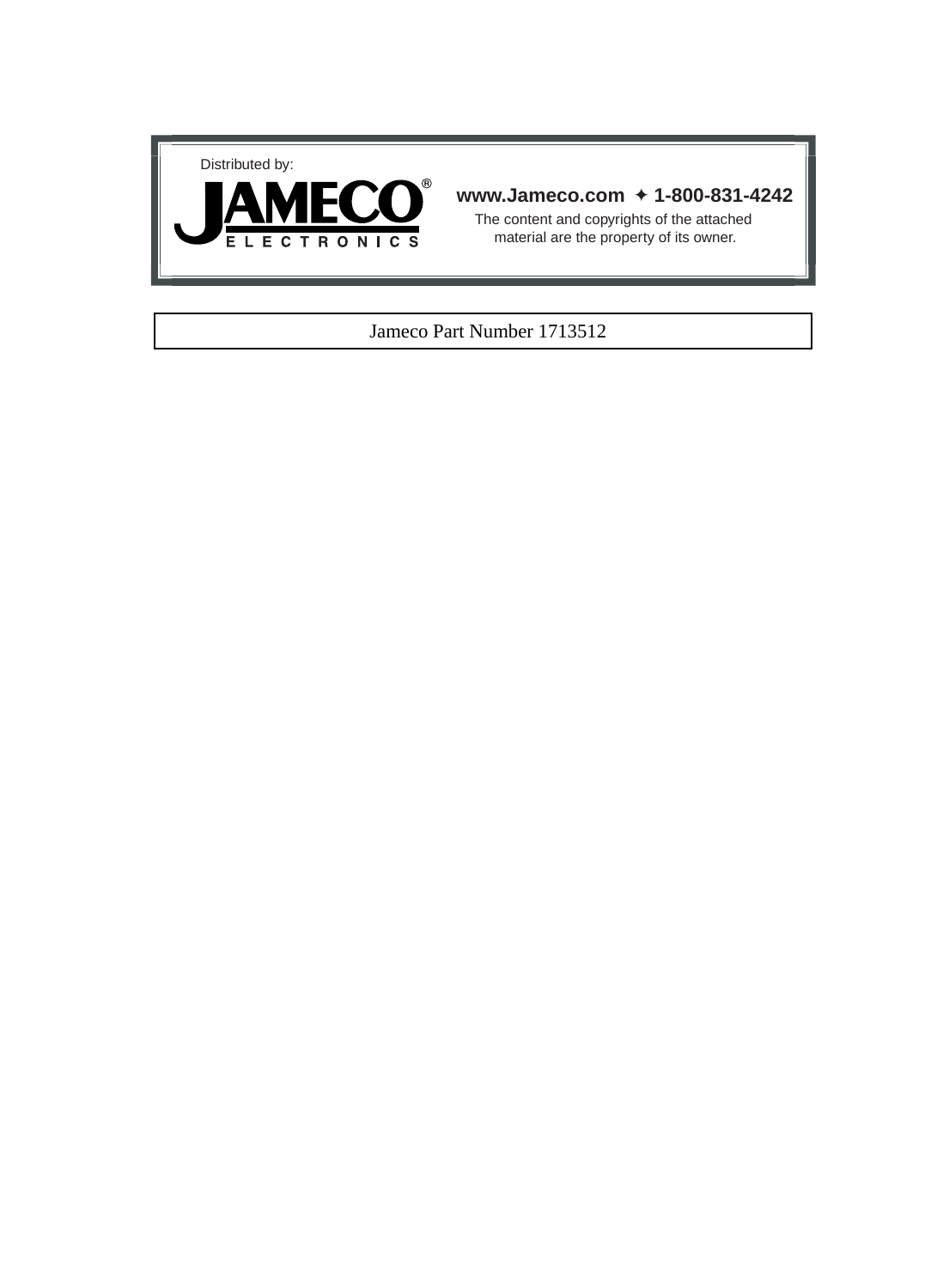# No. 373 / TR5®





### Dimensions (mm)



Long Leads (L=18.8 mm) Short Leads (L=4.3 mm)

# Limits for Pre-arcing Time

| <b>Rated Current</b> | $2.0 \times I_{N}$ (w) |
|----------------------|------------------------|
| 50 mA $$ 6.30 A      | $< 5$ s                |
| 8.00 A., 10.00A      | < 60 s                 |

# UL 248-14, 250 V, F

### lead free

Time-Current Characteristic Quick Acting (F)

Standard UL 248-14 CSA C22.2 No. 248.14

Approvals UL Listed CSA Certified

### heatures

Reduced PCB space requirements Direct solderable or plug-in versions Internationally approved Low internal resistance Shocksafe casing Vibration resistant Halogen free

# **Specifications**

### Packaging

000: Tape/Ammopack (1,000 pcs.) 041: Short Leads - Bulk (1,000 pcs.)

#### Materials

Base/Cap: Brown Thermoplastic Polyamide PA 6.6, UL 94V0 Round Pins: Copper, Sn plated

Operating Temperature -40 ºC to +85 ºC (consider de-rating)

Climatic Category -40 ºC/+85 ºC/21 days (EN 60068-1,-2-1,-2-2,-2-78)

Stock Conditions +10 ºC to +60 ºC relative humidity  $\leq$  75 % yearly average, without dew, maximum value for 30 days-95 %

### Vibration Resistance

24 cycles at 15 min. each (EN 60068-2-6) 10 - 60 Hz at 0.75 mm amplitude

60 - 2000 Hz at 10 g acceleration

Lead Pull Strength 10 N (EN 60068-2-21)

### Solderability

260 ºC, ≤ 3 s (Wave) 350 °C,  $\leq$  3 s (Soldering iron)

Soldering Heat Resistance 260 ºC, 10 s (IEC 60068-2-20)

Marking

(w), 373, 250 V, F, Current Rating, Approvals

**US** 

**Unit Weight** 0.77 g (approx.)



 $nni$ 

50mA 0050 250V 1400 70 0.0001 • • 63mA 0063 250V 1300 85 0.00023 • • 80mA 0080 250V 1200 100 0.00037 • • 100mA 0100 250V 1100 110 0.0013 • • 125mA 0125 250V 1000 125 0.0019 • • 160mA 0160 250V 950 155 0.004 • • 200mA 0200 250V 850 170 0.0065 • • 250mA 0250 250V 750 190 0.014 • • 315mA 0315 250V 650 205 0.032 • • 400mA 0400 250V 50A/250V AC 230 95 0.016 • • 500mA 0500 250V 220 110 0.025 • • 630mA 0630 250V cosφ=1.0 210 135 0.045 • • 800mA 0800 250V 200 160 0.069 • • 1.00A 1100 250V 190 190 0.125 • • 1.25A 1125 250V 180 225 0.2 • • 1.60A 1160 250V 170 275 0.38 • • 2.00A 1200 250V 160 320 0.63 • • 2.50A 1250 250V 250V 150 375 1.2 • • 3.15A 1315 250V 140 445 1.9 • • 4.00A 1400 250V 130 520 3.5 • • 5.00A 1500 250V 120 630 6.2 • •  $6.30\textup{\AA}$  ,  $1630$  ,  $250\textup{\AA}$  ,  $115$  ,  $1000$  ,  $9.1$  ,  $\bullet$  ,  $8.00 \, \mathrm{A} \, \mathrm{J}$  1800  $250 \, \mathrm{V}$  250  $\bullet$  120  $1600 \, \mathrm{J}$  30  $\bullet$ 10.00A <sup>1</sup> 2100 250V 110 2000 55 • 50A / 250 V AC 50-60 Hz  $\cos \omega = 1.0$ 1 1  $\equiv$ CSA cULus Permissible continuous operating current is  $\leq 70$  % at ambient temperature of 23 °C (73.4 Rated Amp Voltage Breaking Voltage Drop Power Dissipation Melting Integral Approvals Current Code Rating Capacity 1.0 x I<sub>N</sub> (a) 1.0 x I<sub>N</sub> (a) 10 x I<sub>N</sub>  $max. (mV)$  max.  $(mW)$ max.  $(A^2s)$ 

Note: 1.00 means the number one with two decimal places. 1.000 means the number one thousand Conducting path cross-section minimum  $\geq 0.2$ mm<sup>2</sup>

| TOLO. T.OU MUUMIO LIIO MAMMOI ONO WILH LWO GOOMIGI PIGOOO, T,OOO MIOGHO LIIO MAMMOI ONO LIIOGOOMIGI. |      |        |               |          |           |  |
|------------------------------------------------------------------------------------------------------|------|--------|---------------|----------|-----------|--|
| <b>Order</b>                                                                                         | Qty. | Order- | <b>Series</b> | Amp Code | Packaging |  |
| <b>Information</b>                                                                                   |      | Number |               |          |           |  |

Specifications are subject to change without notice

**011906**

In our continuing strategy to deliver unparalleled circuit protection solutions, technical expertise and application leadership, we proudly introduce the WICKMANN Group and its products to the Littelfuse portfolio.